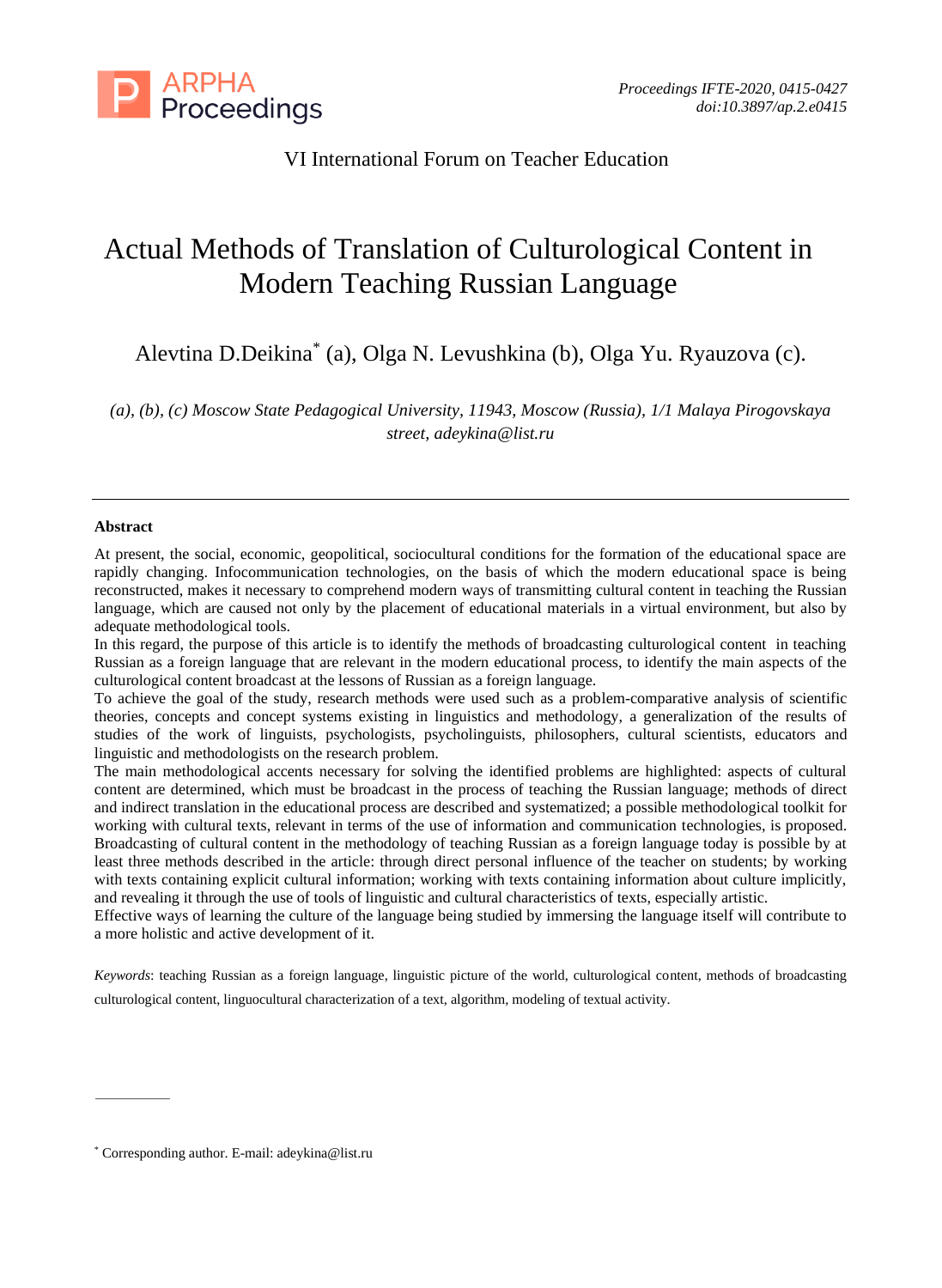© 2020 Alevtina D.Deikina, Olga N. Levushkina, Olga Yu. Ryauzova This is an open access article distributed under the terms of the Creative Commons Attribution License (CC BY 4.0), which permits unrestricted use, distribution, and reproduction in any medium, provided the original author and source are credited.

Published by Kazan federal university and peer-reviewed under responsibility of IFTE-2020 (VI International Forum on Teacher Education)

#### **Introduction**

Modern educational content is characterized by special openness as a translating and transforming system of educational content (subject, communicative, professionally oriented, etc.). In the modern educational paradigm, which is characterized by an anthropocentric orientation, culture becomes the basis for perfection of the educational process. Nowadays education is interpreted as a form of translation of culture. At the same time, the digitalization of education opens up new possibilities in the ways of transmitting cultural content and requires rethinking of this problem. Cultural orientation brings methodological science into the space of true dialogue and world diversity (Mitrofanova, 1999).

The process of teaching the Russian language (as a mother tongue, as non-native, and as a foreign language) in this case is focused on the formation of reflected in the language and with the help of the language representation of the individual and society as a whole about the world, its structure, value system (Bolotnova, 2009) which is called the linguistic picture of the world.

Accordingly, the content of the educational discourse should also change, and it is advisable to include the general cultural concepts "world view" and "language world view". The resources of the Russian language make it possible to substantiate the essence of these concepts, especially if the Russian language is taught using an array of texts, including cultural content.

The study of the Russian language, combined with representation of Russian culture, allows to correlate linguistic norms and speech tools with communicative intentions in the cultural space of the language being studied, as well as to correlate foreign-language cultures in terms of similarities and differences. Broadcasting the cultural preferences of a foreign-speaking society is an opportunity to teach to understand foreign cultures (Gasparov, 2012). The ways of their broadcasting are always determined by the era, its capabilities, and the worldview of members of society.

The rapidly changing social, economic, geopolitical, sociocultural conditions for the formation of the educational space, the infocommunication technologies, on the basis of which the modern educational space is being reconstructed, make it necessary to comprehend the modern ways of transmitting cultural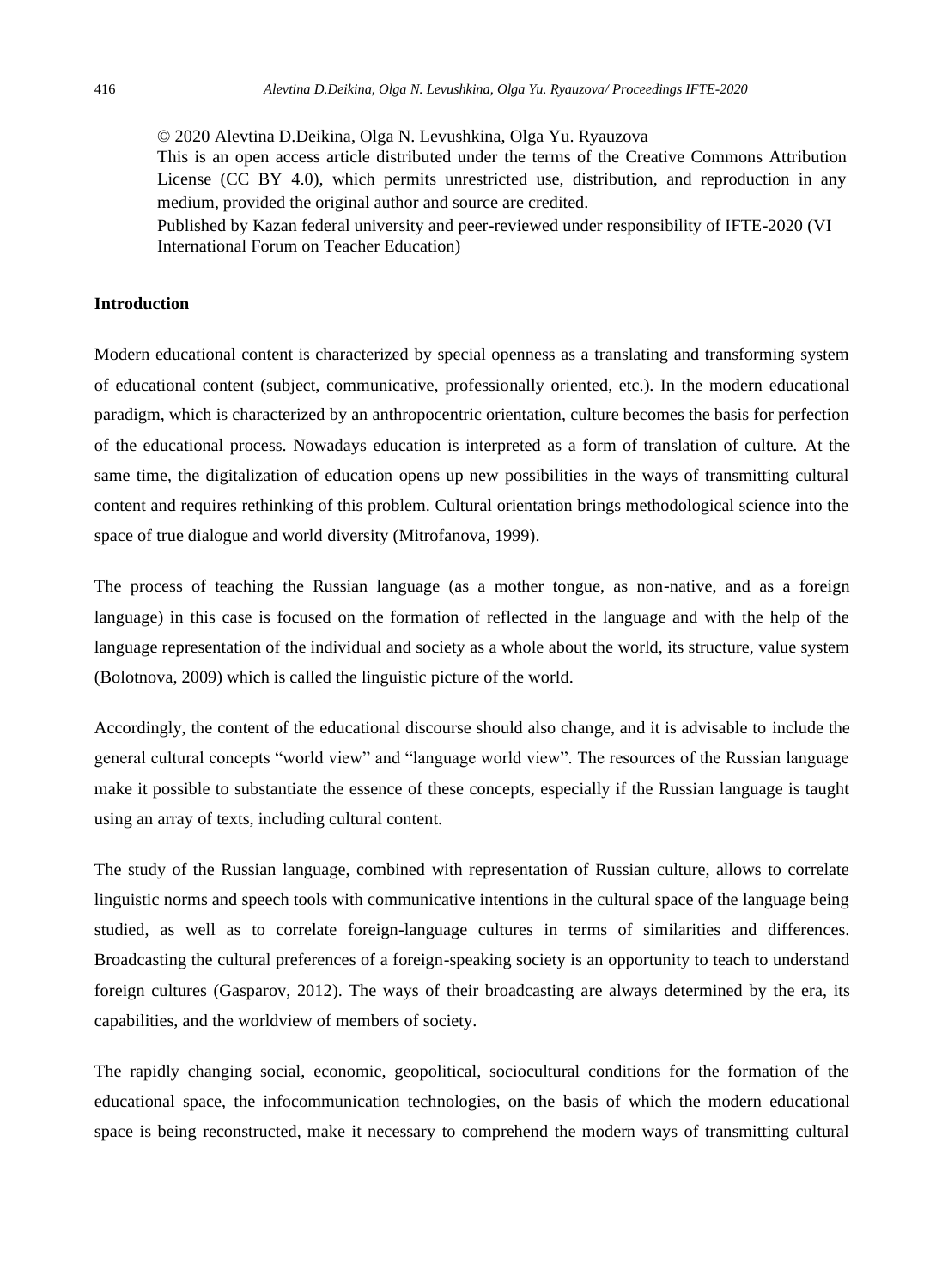content in teaching the Russian language, which are caused not only by the placement of educational materials in a virtual environment, but an adequate methodological tools.

The issues discussed in this study are classic questions about WHAT to broadcast and HOW? What are the main aspects of the cultural content of the lessons of Russian as a foreign language?

What methods of broadcasting culture to foreign students are used by a modern teacher who has integrative knowledge and skills in the field of linguistics, psychology, cultural studies and linguoculturology, pedagogy and methodology?

What methods of personal influence does a teacher use to broadcast cultural content? What modern methodological tools can be used for this purpose?

# **Purpose and objectives of the study**

The purpose of this study is to identify and describe relevant ways of translating cultural content in the modern process of teaching Russian as a foreign language, to outline the main aspects of cultural content broadcast in the lessons of Russian as a foreign language.

# **Literature review**

The transfer of cultural experience in the field of the language being studied, definitely, should be meaningful in relation to the real conditions of the modern moment and an adequately new sociocultural and educational environment. It cannot be ignored that the verbal behavior of persons in the modern model of education has become more dialogical than before, changes are taking place in the style and methods of presentation of the material, the tendency to use media texts is becoming more pronounced.

To broadcast a culture means to make it known: for foreign students it will become clearer what is indicated by the Russian language and is transmitted by its means in the communicative educational process, and then in professional activity, if an adequate cultural background is provided. To broadcast Russian culture in the context of studying Russian as a foreign language means to popularize its most significant manifestations.

Communicating the values of another culture and on this background learning another language is that cultural vaccination that allows speaking about tolerance as a necessary general quality, expanding the cultural horizon of students, and contributing to the correct understanding of utterances in the communication process.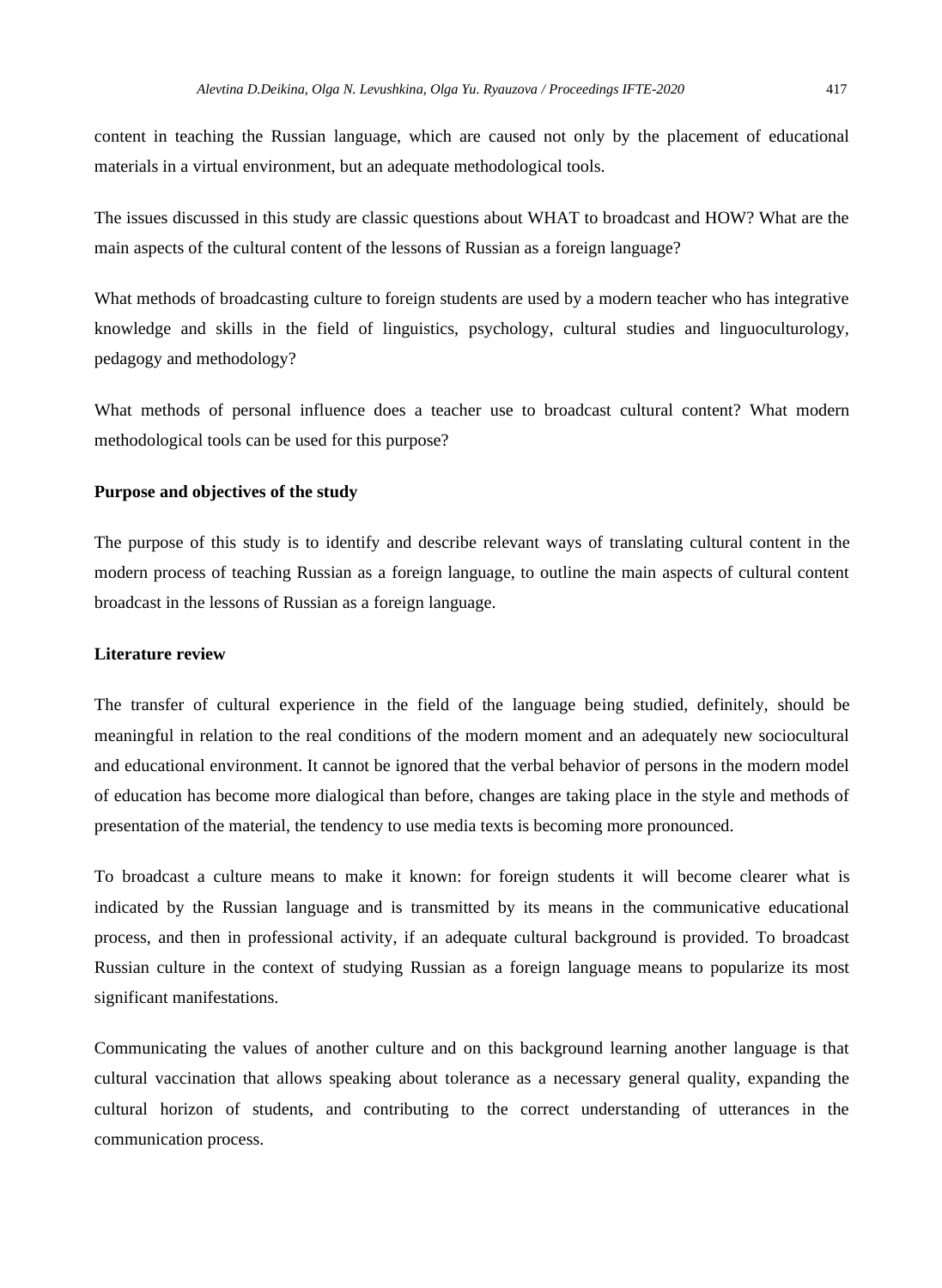Statements in one or another language are "means belonging to language and culture in a certain era". Obviously, the teacher of Russian language, who broadcasts culture, has at his disposal the most powerful tool - language. It is through words that the picture of the world is structured. Words are the background on which we see any action. They are subjective, evaluative in nature and determined by culture (Barden  $\&$ Williams, 2007). And it is very important at the early stage of teaching Russian as a foreign language, not only to teach how to use the necessary words that correspond to communication situations, but also to lay the foundation that will allow students to feel the relationship, and even kinship with the Russian language, with Russian culture, with other people, with the world.

Language is a mental dominant that defines the picture of the world, a mental tool with tremendous potential: it is used in the process of teaching, transmitting knowledge, generating emotions, nurturing a person. Language forms space, "collects" life into words. However, texts are the capacitors of cultural memory and the true guardians of culture (Lotman, 2004). The role of the text-centric approach in a culture-oriented teaching of the Russian language cannot be overestimated.

It is the work with the text that provides the broadcast and relay of culture, the commentary on the text helps to maintain the continuity of tradition, to connect the present with the past and the future, helps to increase knowledge, and forms the meta-subject of the results. The modern text-centric approach actualizes the cognitive learning problem, i.e. not only the acquisition of knowledge, but understanding of the essence of the studied subject, phenomenon, unit of language, speech and culture (Deikina, 2016).

#### **Methodology**

This study is generalizing methodological in nature, it describes the methodological possibilities of solving one of the most important problems in teaching Russian language - the integration of language learning processes and understanding the culture of native speakers of the studied language.

To achieve the goal of the study, research methods were used such as a problem-comparative analysis of scientific theories, concepts and conceptual systems that exist in linguistics and methodology, a generalization of the results of studies of the work of linguists, psychologists, psycholinguists, philosophers, culturologists, educators and linguistic and methodologists on the research problem.

The materials of this study were widely tested in the process of training and retraining of specialists in the field of teaching Russian as a foreign language, in publications in peer-reviewed Russian and foreign publications, in dissertation works, in speeches at international conferences, congresses and forums.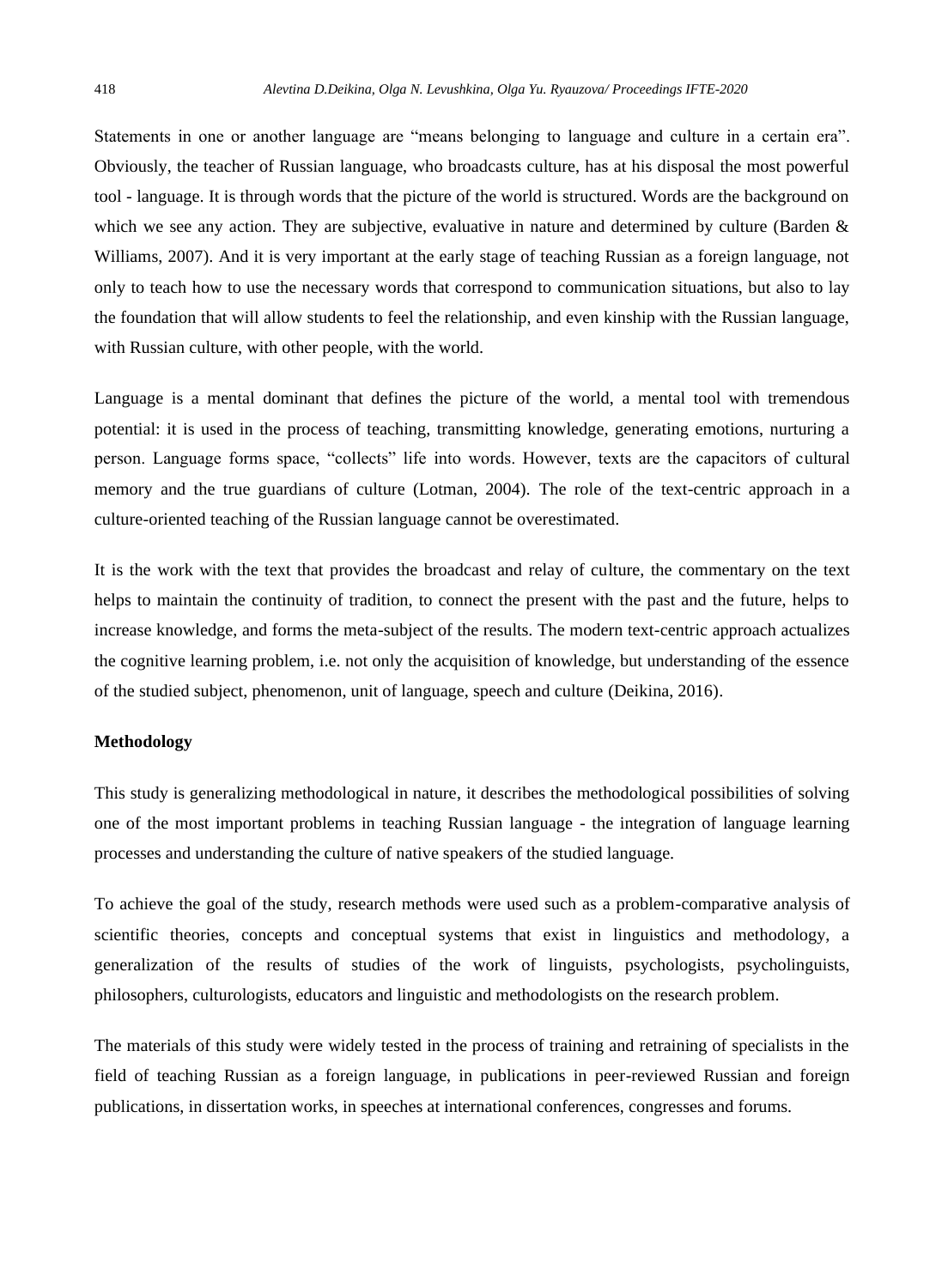#### **Results**

In modern linguodidactics ways of organizing textual activity purposefully built on the basis of texts containing a variety of information about culture come to the fore. Getting acquainted with the texts of cultural orientation, a person through the language comprehends the national foundations, enters the mental space of the nation.

In the practical age of utilitarian knowledge, the Russian language not only serves a variety of areas of professional activity, but is also responsible for cultural communication, in which something is determined by the human mind, and something by feeling. We are talking about the aesthetic sense of man created by art, including the art of the word.

The literature of world-wide recognition is written in Russian. "Literature meets the human need for beauty," wrote Gasparov (2012). By transmitting cultural content, it is necessary to teach a language such as Russian to ensure a harmonious balance of pragmatic and aesthetic trends, which can be achieved by working with texts that express cultural information in different ways: cultural history and art history, on the one hand, and culture texts - with another.

Cultural and art texts contain information about a culture of informational nature. The cultural history text "aims to interpret the artifact used in the lesson (painting, sculpture, music, decorative and applied art), expand the cultural horizons of students, serve as a model of expression, enrich students' speech with words with a cultural component, art terms and vocabulary, used in the socio-cultural sphere. (Hodyakova, 2005)

*An art history text* is a text written by an artist, art historian, teacher, visual art teacher, which directly describes the content of a particular painting and means of expressing the artist's intention, evaluates the merits or criticizes the shortcomings of a work. (Hodyakova, 2000).

Such methods of broadcasting cultural content in the educational process are indirect, as they are embedded in the educational process in accordance with the methodological considerations of the teacher. Cultural and art history texts contain explicit information about the culture, openly broadcast cultural content.

*A culture text* differs from previous types of texts in that it may not contain direct information about the culture, but express it indirectly, implicitly. The text of a culture is called "a text belonging to a certain culture, created within its framework and reflecting this culture to one degree or another. (Novikova, 2005).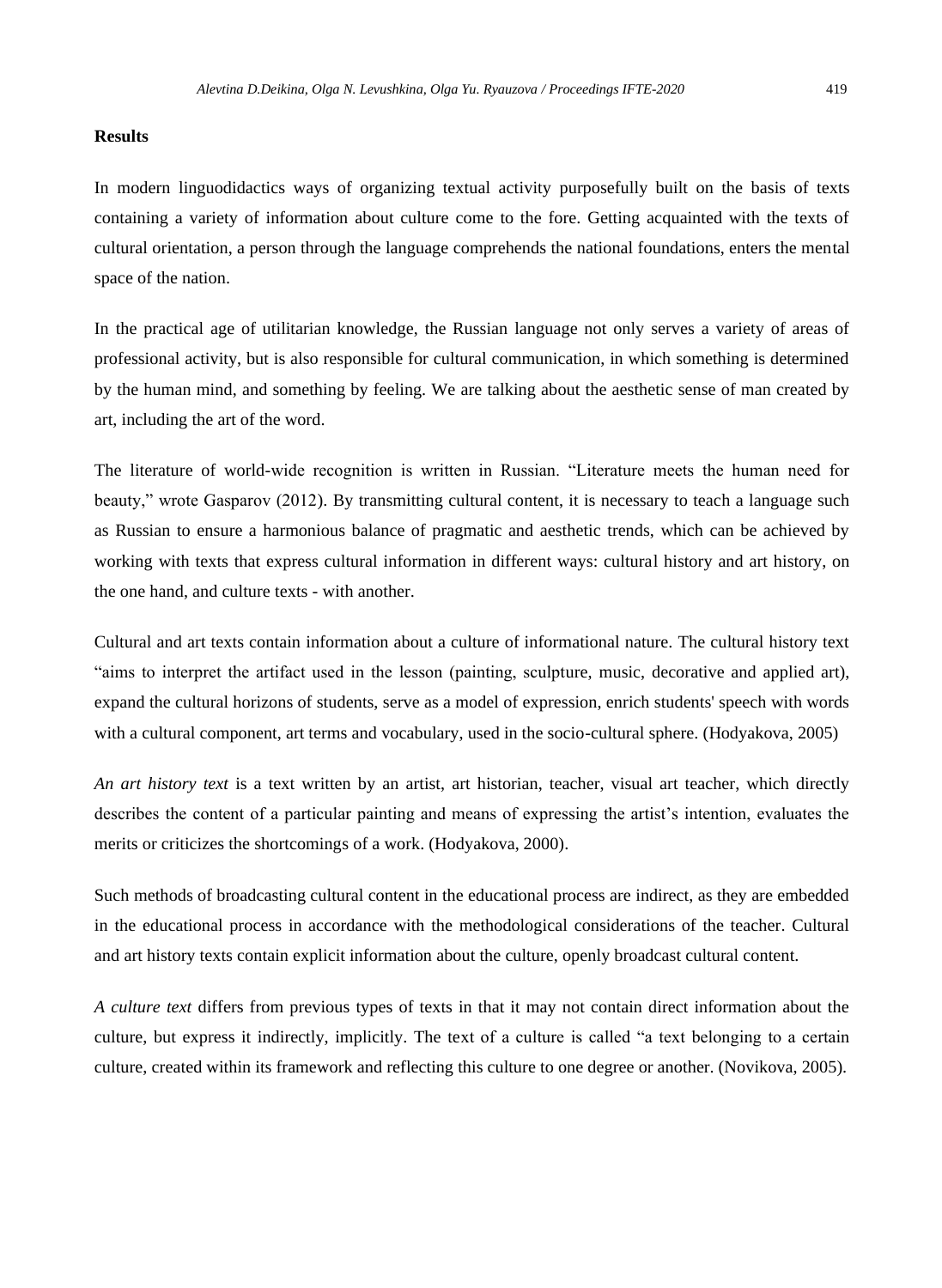For educational purposes, the study of Russian as a foreign language, it is important to answer the acute question of the selection of cultural content, which in the process of teaching Russian as a foreign language can create a foundation of understanding in the dialogue of cultures.

The desire to take into account in the methodology of teaching the Russian language the process of the formation of a value attitude to language and culture as phenomena is justified in a number of scientific studies (Deikina & Levushkina, 2014; Bystrova, 2002; Donskaya, 1999; Hodyakova, 2000; Prosvirkina, 2012; Kulaeva, 2008).

The process of axiologicalization of education actualizes attention to the value properties of the native language, which manifests itself primarily in texts as mental-value sources in the study of the Russian language motivates the understanding that the ideas of axiological education of students are directly related to work on the text as linguodidactic and linguocultural unit (Deikina, 2019).

The issues of cultural orientation, cultural preferences and cultural competence in teaching Russian as a foreign language are most often considered in connection with the interest in the social realities in the country of the studied language and preparation for professional activities, in combining linguistics and cultural studies as an object of controlled knowledge and representations during the testing process, taking into account the linguistic and cultural environment of the university (Korotyshev, 2017).

The author's methodological strategies for the formation of linguoculturological competence of foreign students of different profiles are described in dissertation researches. (Bezhenar 2017; Tsotova, 2017; Bolotov 2017; Korotyshev, 2017).

Obviously, scientific research is multidirectional in nature and does not reveal the overall systematic work of translating cultural content in teaching Russian as a foreign language. At the same time, another thing is obvious: a substantial update of scientific ideas about various aspects and components of the cultural experience of the country being studied is based on such scientific fields as axiology, cognitive science, linguoculturology, etc. (Khasanova, 2014; Bert, 2019; Mizin & Korostensky, 2019; Deberdeeva & Voichenko, 2017; Ten & Gudakov, 2015).

#### **Discussions**

A wide interdisciplinary context is characteristic of the problems of linguocultural direction. This study area of linguoculturological research is called applied linguoculturology, which is mainly associated with the educational process, the study of the Russian language in a foreign audience (Guzman, 2008).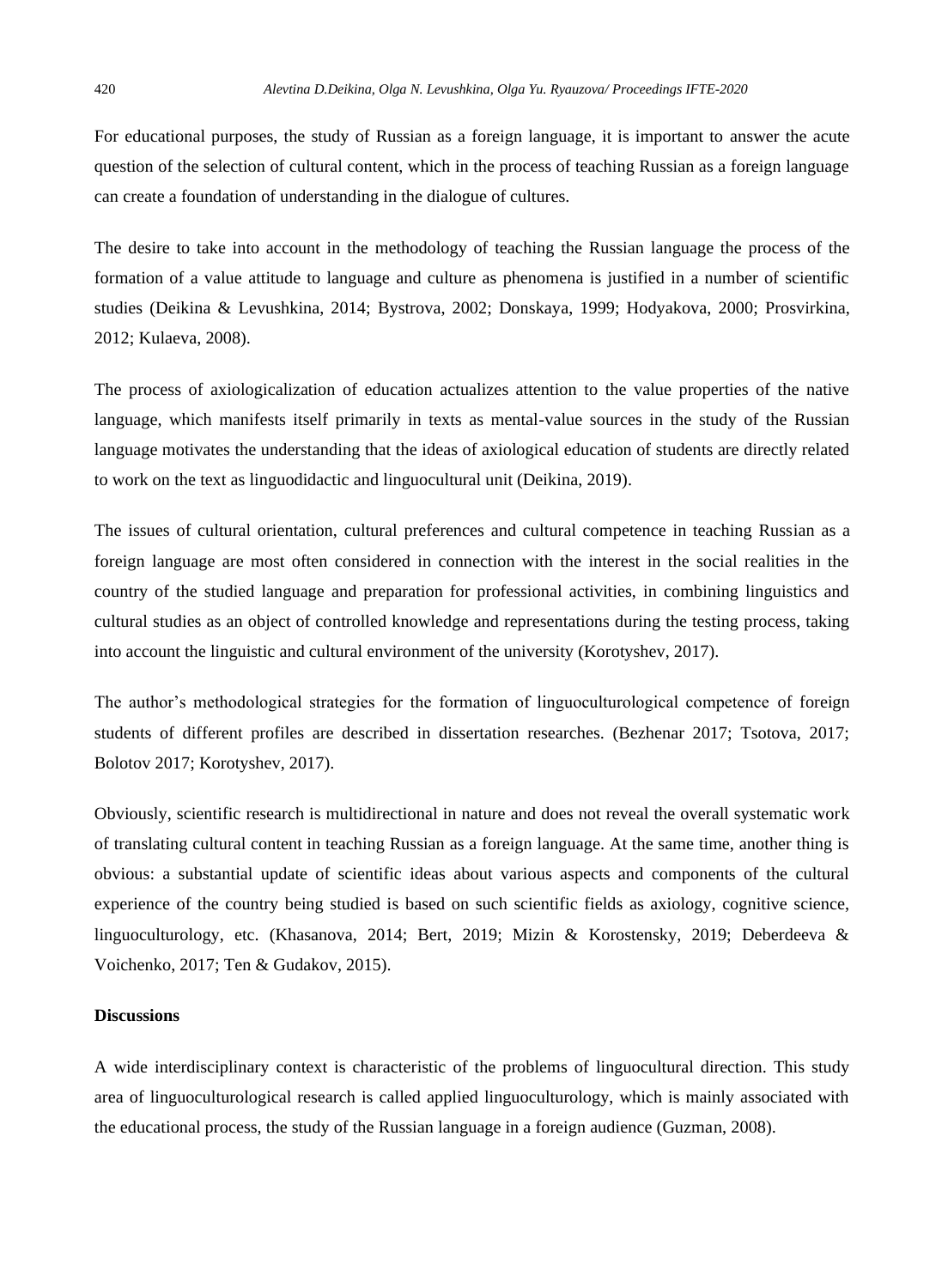The methodological basis of such studies should be the culture-shaped philosophy of modern higher education and a system-integrated approach, through which unity, interdependence and mutual influence of the studied language and culture with its core, the language, can be ensured.

Researchers have successfully proved that the Russian language as a cultural phenomenon opens up new horizons for the bilingual or multilingual child for his creative self-realization and creates an attractive and promising alternative, that to achieve the goal of successfully mastering Russian as a foreign language and as a cultural phenomenon, a synthesis of cognitive and students' creative activity (Mardakhaev, Egorychev, Varlamova, & Kostina, 2018).

At the same time, modern research is aimed at the implementation of specific tasks related to the cultural aspects of education: the development of educational technologies aimed at the development of certain personal qualities of students, indicating the formation of a linguistic and cultural personality of a future teacher (Mizin & Korostenski, 2019) the identification of a paradigmatic value system that affects the formation of a person in traditional culture (Ivanov & Ivashchenko, 2018) analysis of the development of the value-semantic sphere of the personality of the student in a multicultural environment the formation of his culturological position (Uaikhanova & Ushakova, 2019) and others.

In this article, as an innovative methodological tool for linguocultural development and linguocultural adaptation of students, *the linguocultural characteristics of the text* are proposed (Deikina & Levushkina, 2014).

This methodological tool is used when working with *cultural texts* in the methodology of teaching Russian as a native language, as non-native and as a foreign language based on working with text as an integral unit of language, speech and culture.

The innovativeness of the methodological tools of the linguoculturological characteristics of the text lies in the fact that it is integrated into almost every lesson of the Russian language, realizing functional and linguoculturological approaches to teaching the Russian language, and is used in different formats: methodological (as a method of teaching the Russian language), technological (as a type of educational activities) that implements (as a type of school essay).

In the methodological format, the linguoculturological characteristic of the text is a tool of the teacher, allowing you to teach the understanding of the text as an integral unit of language, speech and culture, the disclosure of its linguocultural potential. This method is active (as it implies the active activity of students), comprehensive (since it implies a complex of analytical, synthetic and evaluative types of educational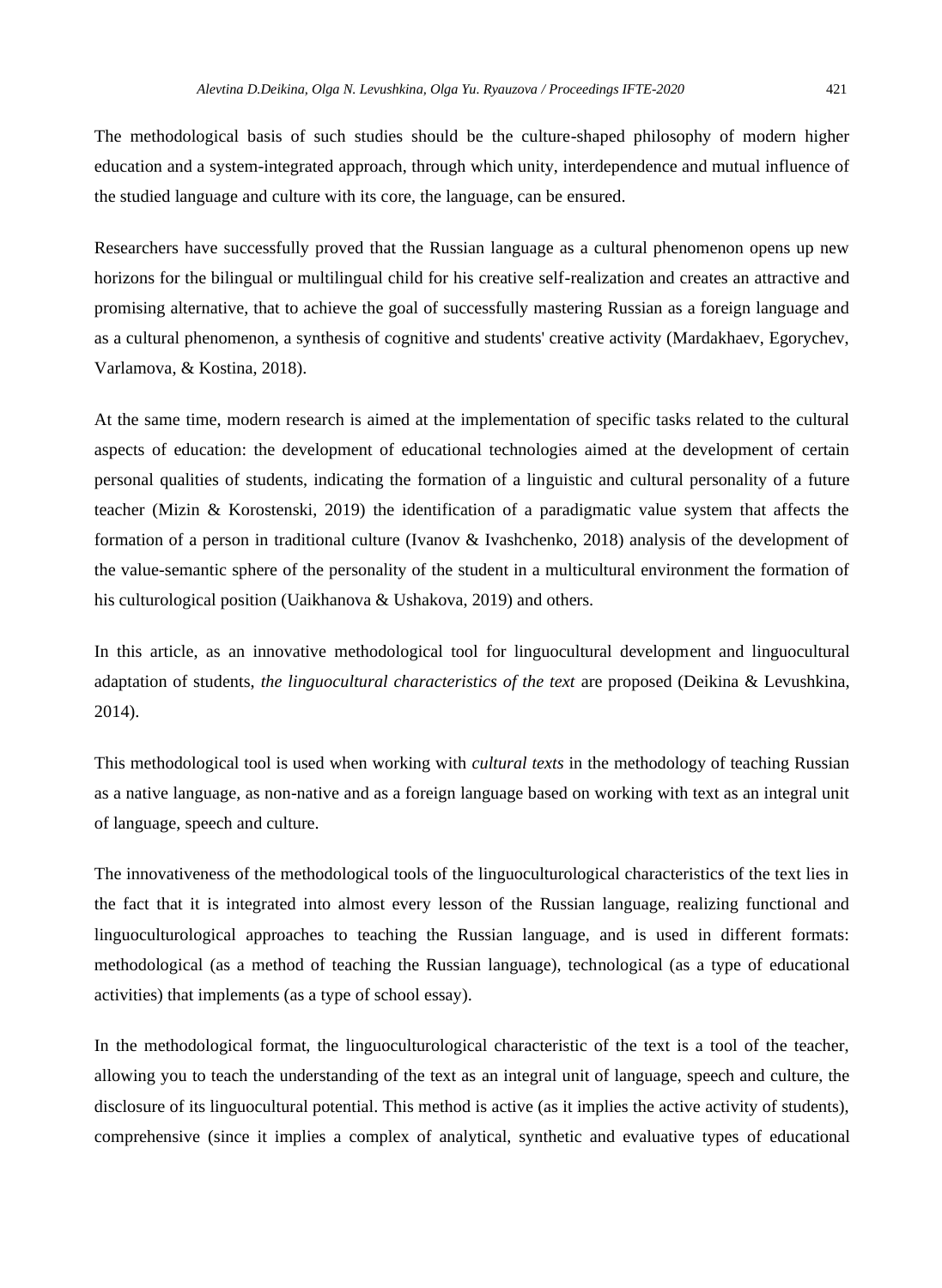textual activity, the use of a complex of various types of text analysis, etc.), integrative (since the interpretation of the text relies on the integration of awareness students in various fields of knowledge), to a certain extent universal (as it allows, when working with texts, primarily artistic ones, to reveal an objective general culture hydrochloric information and individual cultural meanings).

The linguoculturological characteristic of the text allows to simulate the educational and cognitive activities of students, to build the structure of the Russian language lesson depending on its purpose, content, volume and quality of the language and speech material. The use of this method allows to stimulate the cognitive process, motivate students to learn the Russian language in conjunction with culture, to exercise control and self-control in the lessons of the Russian language.

The technological format of this tool is determined by the communicative model "author - text - reader" and is implemented as a type of educational activity, which is modeled depending on the given conditions (style and type of text, educational tasks, material to be studied, volume of tools used for linguocultural characteristics of the text, etc.) based on the proposed algorithms.

In this case, educational textual activity is aimed at revealing the linguoculturological potential of the text being studied, and using of the methodological tools make it possible to organize research and search activities of students aimed at understanding not only superficial, but also deep, cultural, meanings of the text. The change in the types of textual activity is determined by an algorithm that determines the sequence of types of textual activity: receptive, analytical, synthetic, interpretative, reflective, productive.

The presence of reflective, evaluative activity in the technological model of linguocultural characteristics allows students to express their own attitude to the revealed meanings of the text, to the position of the author, expressed in the text, which generally contributes to the assimilation of students spiritual and moral guidelines, the formation of their value base, worldview as a whole. The realizing format of the linguoculturological characteristics of the text is based on the author – metatext – recipient model and is determined by three compositional components of the essay created by students that reflect, firstly, the understanding and interpretation of the surface and deep meanings of the text; secondly, understanding and interpretation of the author's position; thirdly, the expression of one's own attitude to the substantial aspects of the text and ways of expressing the author's attitude to them.

Thus, the use of linguoculturological characteristics when working with text in the process of teaching the Russian language contributes to the enrichment of the arsenal of textual skills of students, allowing them to master new cultural experiences, to discover the culture of the people in the bosom of which these texts were created.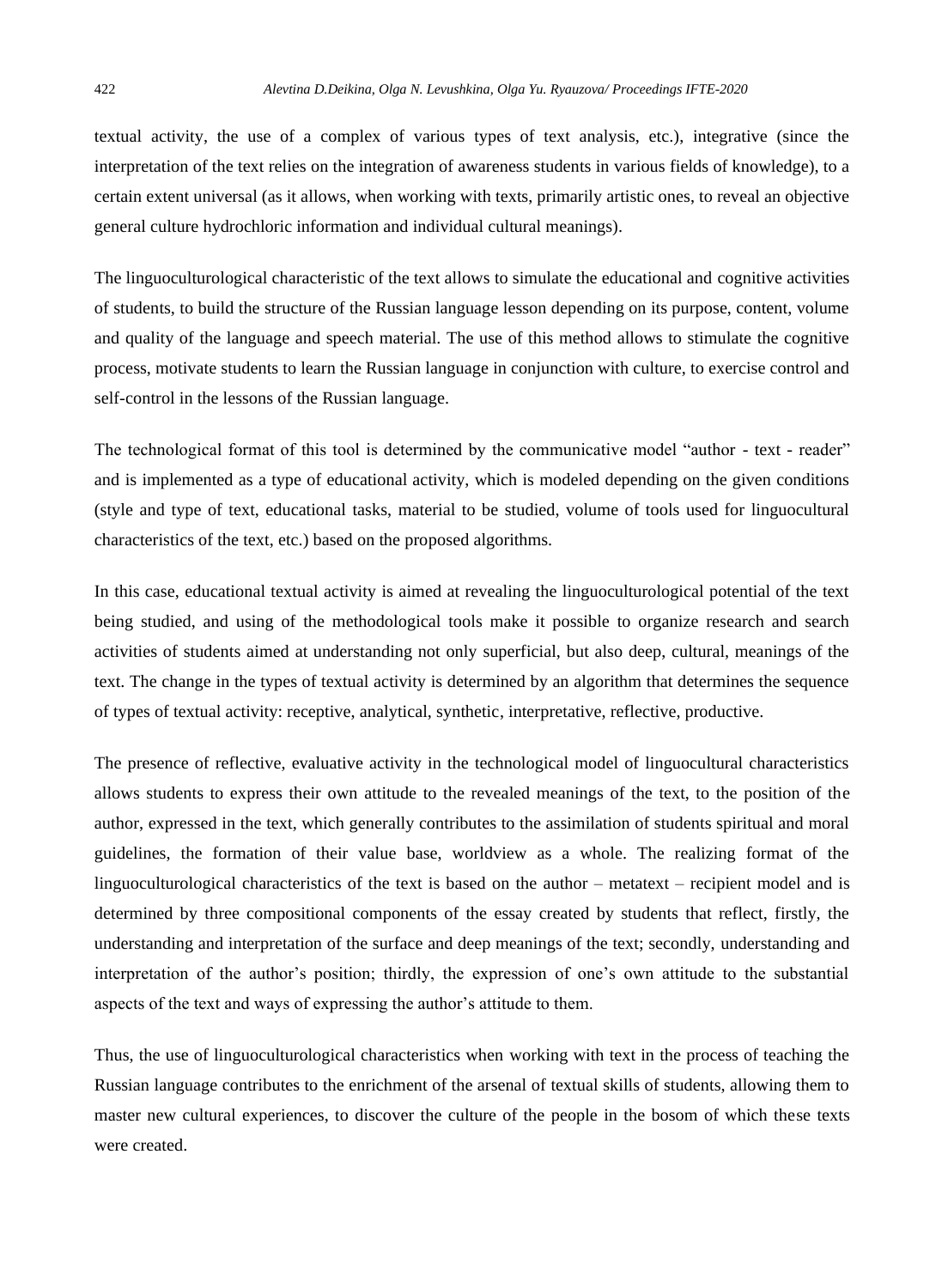In the prospect of new research, the potential of the concepts of foreign-language cultural and linguistic education related to the comprehension and cognition of sociocultural norms, various sociocultural components (subject, information, communication, etc.), the specificity of intercultural communication, spiritual values and cultural traditions can be emphasized, features of the national mentality of native speakers of the Russian language. Rhetorical canons of Russian speech, features of speech etiquette, cultural map of Russia, etc. are of great interest.

A teacher, as a bearer of his own culture, broadcasts cultural content on a personal level, possessing certain personal qualities, as well as linguistic, psychological, cultural, pedagogical, methodological and other knowledge and skills that make up his professional competence.

Translation of cultural content in teaching Russian as a foreign language requires consideration of another important issue - the personal characteristics of the teacher. What qualities should a teacher of Russian have? What qualities are dominant, create his professional portrait, make him special, individual, unique?

The teacher must be a spiritual and moral person, an exemplary representative of Russian culture, he must form a holistic view of Russian culture, based on national traditions, as well as know the culture, features, traditions of those countries of which he teaches Russian.

The broadcast of cultural content also depends on a psychologically comfortable environment that motivates further immersion in the Russian language and Russian culture.

What happens to a person who finds himself in a new sociocultural environment? How long will the period of its adaptation be? And what will be the attitude to language and culture? Of course, it all depends on the teacher, focused on the transfer of their own knowledge, feelings, perception of the world. And only a person who is not indifferent, realizing the significance of his profession, having a wide intellectual horizon, is able to convey love for the Russian language and culture, "fall in love" with that new sociocultural environment that will be accepted by the student, ensure his mental health and satisfy the necessary non-material needs.

Among the five basic needs identified by Maslow back in the 1940s that a person needs for a sense of psychological comfort, the scientist singled out the need for belonging and love, which implies a relationship with family, work group, a sense of closeness and understanding in relationships.

It seems that these factors can be attributed to a foreign student, building a new image of the world for him, and this is the image of the house. The question arises: how to create such a house in the educational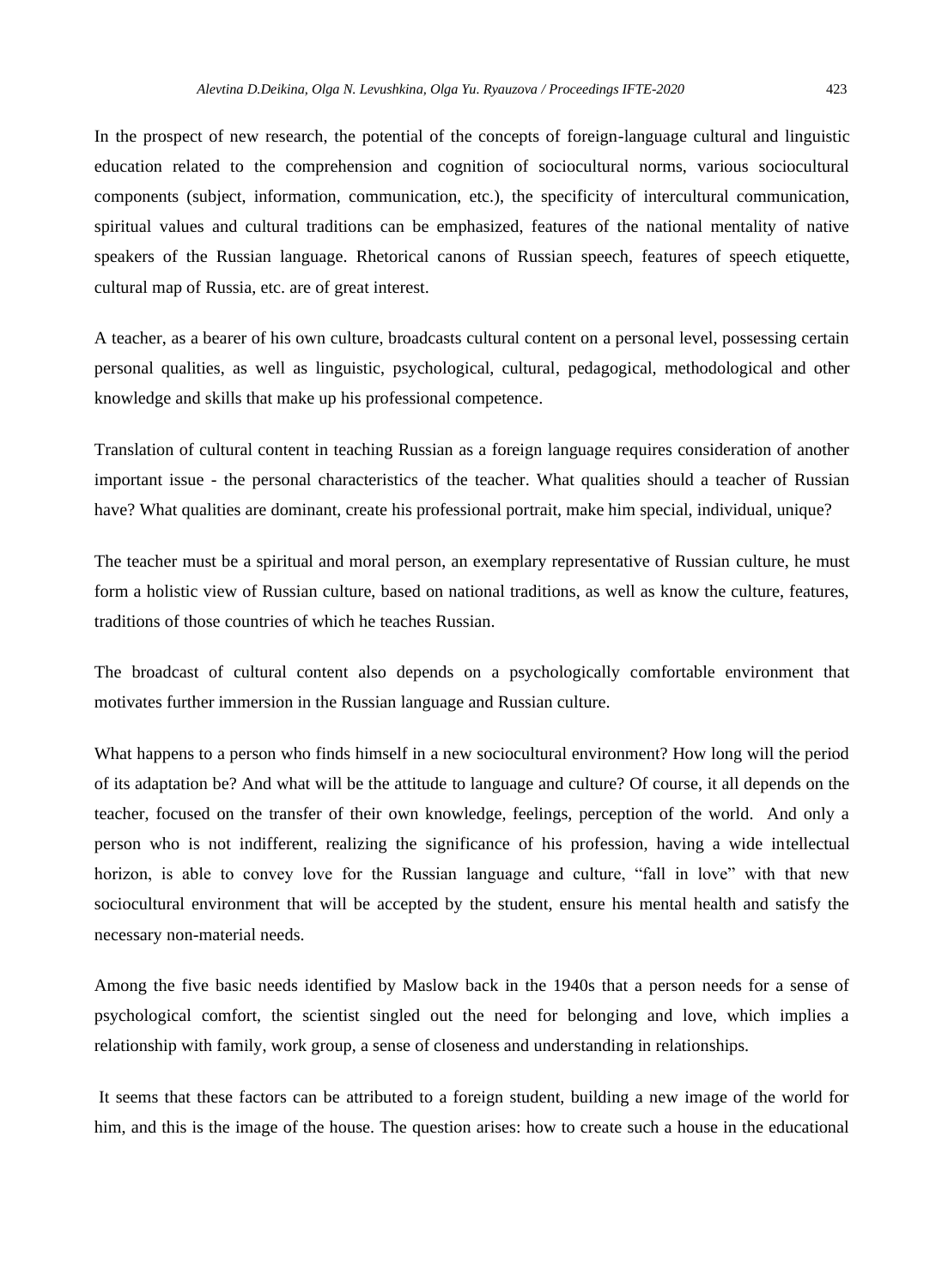environment, reflecting the diversity of the world, the field of human life? How to combine linguistic, cultural and mental spaces?

An teacher of Russian, being a professional, must be sensitive to the uniqueness of each individual participant in the educational process and integrate cultural content into an intersubjective educational space, since the relationship with the language is a reflection of emotional life patterns (Barnes, 2001) and human life is permeated with emotions.

# **Conclusion**

We list the main components of the cultural content that are important not to miss in the process of teaching Russian as a foreign language. The first steps towards mastering the language are related to acquaintance with Russian *speech etiquette*, as in the life of any society, in business or everyday communication, the culture of behavior and communication plays a big role. The anthropocentric orientation of etiquette emphasizes Formanovskaya (2002): it reflects that part of the real world that is associated with a person in his attitude to other people and etiquette-significant things. Etiquette involves the establishment of relationships between people, the construction of certain (official / unofficial) relationships. Units of speech etiquette, appropriate situations, just perform this function.

Familiarity with Russian *customs and traditions* should also be included in the content of cultural material. Russian traditions are not typical for other cultures can cause misunderstanding and even suspicion in some situations.

It is also important to discuss with foreign students issues that reflect the attitude of Russian people to family, friends, and colleagues. It is known that in different cultures there are forbidden topics that violate the laws of interpersonal communication.

The inner world of man by invisible threads is connected with nature. Under the influence of the natural forms surrounding a person from childhood, aesthetic models of beauty are formed, ideas about graceful, perfect, harmonious and expedient are accumulated. Moreover, each nation has unique beauty models due to the uniqueness of their native environment. Therefore, texts on the moral and aesthetic aspects of the relationship between man and nature should also be reflected in the educational process. They allow to cover this topic from different angles: to show the infinity of Russia, the diversity of natural zones, the specifics of life in different parts of the country, to discuss the problems of water resources, global environmental problems of our time, to consider the attitude to mother earth, to bread (Bread - everything's head.), botanical gardens, nature reserves and much more.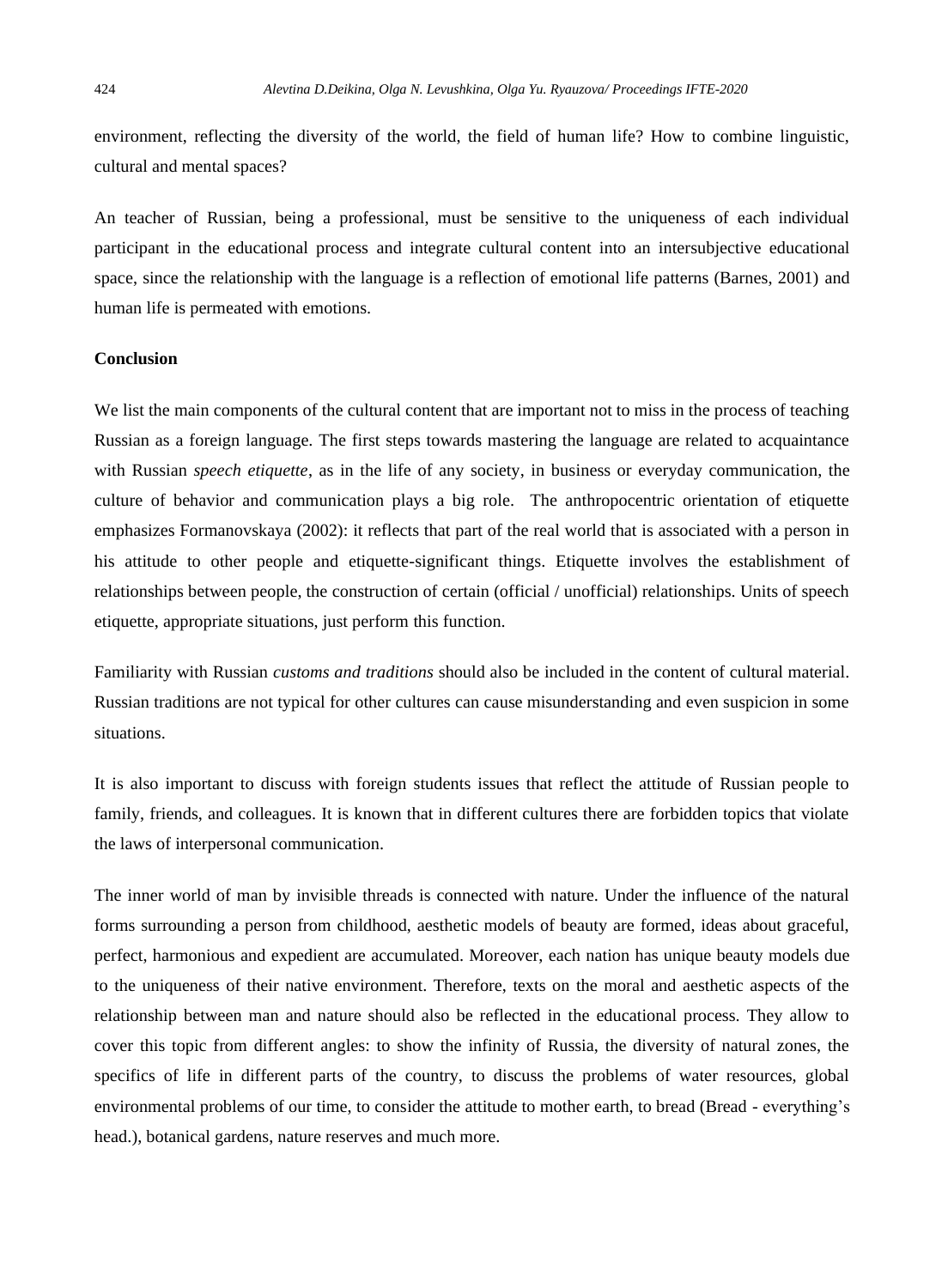And the study of texts taken from literary works will help to penetrate the secrets of the Russian soul. Russian *literature, history, architecture, music* have long been presented in textbooks and manuals aimed at foreign students, but the content component requires some revision, updating. It seems logical to include in the text corpus fragments reflecting the spiritual and moral characteristics of famous people who have contributed to the development of national culture.

# **References**

- Barden, N., & Williams, T. K. (2007). *Words and symbols. Language and communication in therapy.* New York: McGraw Hill.
- Barnes, G. (2001). *Voices of sanity in the conversation of psychotherapy.* Melbourne: Kybernetes.
- Bert, P. (2019). On Linguoculturology and Cultural Linguistics. *Bulletin of NSU, Series: Linguistics and Intercultural Communication, 17*(4), 6-11.
- Bezhenar, O. A. (2017). *An ethnic-oriented model of teaching the Russian language to Italian-speaking students outside the language environment* (PhD Dissertation). Moscow: People's Friendship University of Russia.
- Bolotnova, N. S. (2009). *Communicative style of the text: vocabulary-thesaurus: a textbook for students of higher educational institutions studying in the field of 050300 Philological education.* Moscow: Nauka.
- Bystrova, E. A. (2002). *Dialogue of Cultures on the Russian language lessons: Guide for the development of speech for 7-9 grades of a comprehensive school.* Saint Petersburg: Prosveschenie.
- Deberdeeva, E. E., & Voichenko, V. M. (2017). Metaphor as a means of organizing a linguistic picture of the world in Russian and English linguistic cultures. *Russian linguistic bulletin, 2*(10), 3-5.
- Deikina, A. D. (2016). The methodical culture of the vocabulary in the modern linguo-educational situation. *Russian language at school, 6,* 3-5.
- Deikina, A. D. (2019). *Axiological Methods of Teaching the Russian Language: Monograph.* Moscow: Moscow State Pedagogical University.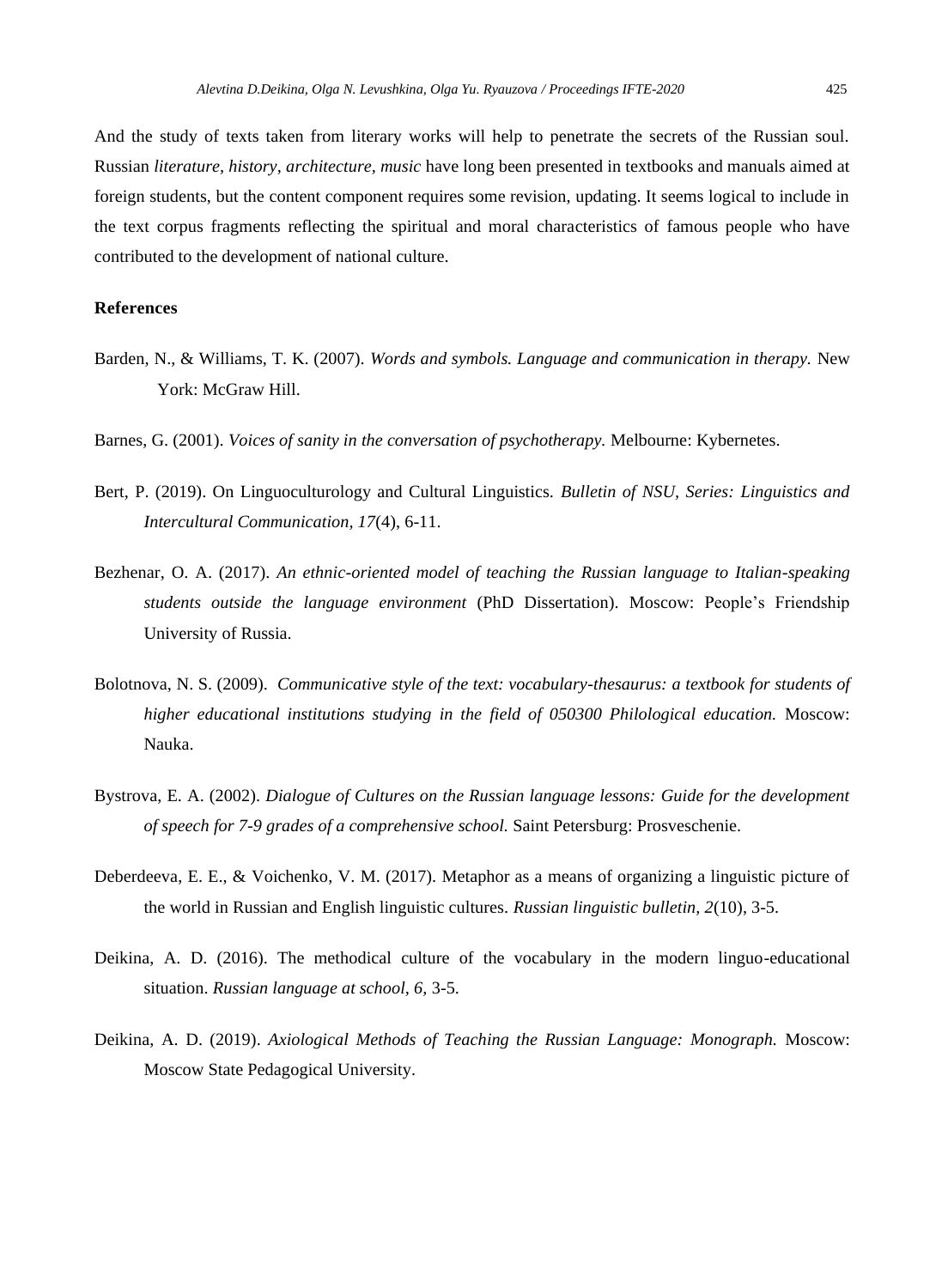- Deikina, A. D., & Levushkina, O. N. (2014). The methodological potential of linguoculturological characteristics of the text in school teaching of the Russian language. *Russian language at school, 4,* 12-16.
- Donskaya, T. K. (1999). *Ocherki po metodike russkogo yazyka [Essays on the Russian language methodology].* Saint Petersburg: Sudarynya Publ.
- Formanovskaya, N. I. (2002). *Russian speech etiquette: normative socio-cultural context.* Moscow: Russian language.
- Gasparov, M. L. (2012). *Philology as morality.* Moscow: Fortuna EL.
- Guzman, T. R. (2008). The problems of linguoculturology discussed on the pages of the "Russian language studies". *Russian language studies, 16*(4), 380-397.
- Hodyakova, L. A. (2000). *Painting at the lesson of the Russian language: Theory and methodological development of lessons: a manual.* Moscow: Nauka.
- Hodyakova, L. A. (2005). *Realization of the cultural potential of painting at lessons in the development of speech. Formation of cultural competence of students in teaching the Russian language*. Moscow: Prometheus.
- Ivanov, A. A., & Ivashchenko, S. Ya. (2018). Axiology of human formation in traditional culture. *Bulletin of the Novosibirsk State Pedagogical University, 8*(6), 236-249.
- Khasanova, S. (2014). Lingua. Cultural aspect of the relationship between language and culture. *International journal of English linguistics, 4*(6), 160-166.
- Korotyshev, A. V. (2017). *The technology of selection and linguodidactic adaptation of literary texts in order to teach Russian as a foreign language* (PhD Dissertation). Moscow: Moscow State University.
- Kulaeva, G. M. (2008). *Aesthetic ideal in the system formatting values of pupils who study in the Russian language* (Doctoral Dissertation). Moscow: Moscow State Pedagogical University.
- Levushkina, O. N. (2016). We develop speech and teach understanding of the text: a toolbox of linguoculturological characteristics of the text in the Russian language lesson. *Slavistics, 20,* 422- 426.